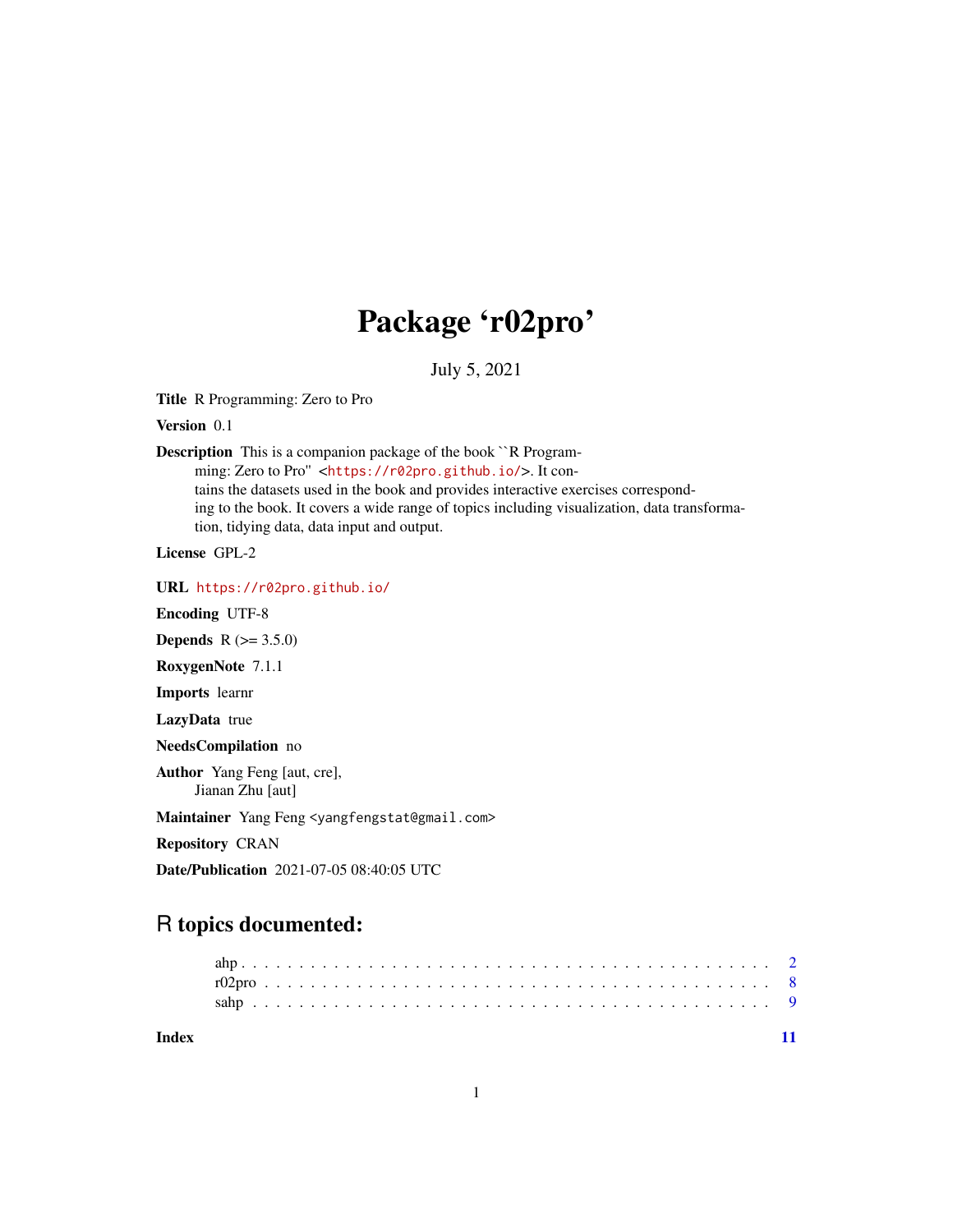#### <span id="page-1-0"></span>Description

A dataset of 2048 houses in Ames, Iowa from 2006 to 2010, with 56 features including the sale date and price.

#### Usage

ahp

#### Format

A data frame with variables:

dt\_sold Date Sold

yr\_sold Year Sold

mo\_sold Month Sold

yr\_built Original construction date

yr\_remodel Remodel date (same as construction date if no remodeling or additions)

bldg\_class The building class

- 20: 1-STORY 1946 & NEWER ALL STYLES
- 30: 1-STORY 1945 & OLDER
- 40: 1-STORY W/FINISHED ATTIC ALL AGES
- 45: 1-1/2 STORY UNFINISHED ALL AGES
- 50: 1-1/2 STORY FINISHED ALL AGES
- 60: 2-STORY 1946 & NEWER
- 70: 2-STORY 1945 & OLDER
- 75: 2-1/2 STORY ALL AGES
- 80: SPLIT OR MULTI-LEVEL
- 85: SPLIT FOYER
- 90: DUPLEX ALL STYLES AND AGES
- 120: 1-STORY PUD (Planned Unit Development) 1946 & NEWER
- 150: 1-1/2 STORY PUD ALL AGES
- 160: 2-STORY PUD 1946 & NEWER
- 180: PUD MULTILEVEL INCL SPLIT LEV/FOYER
- 190: 2 FAMILY CONVERSION ALL STYLES AND AGES

bldg\_type Type of dwelling

- 1Fam: Single-family Detached
- 2FmCon: Two-family Conversion; originally built as one-family dwelling
- Duplx: Duplex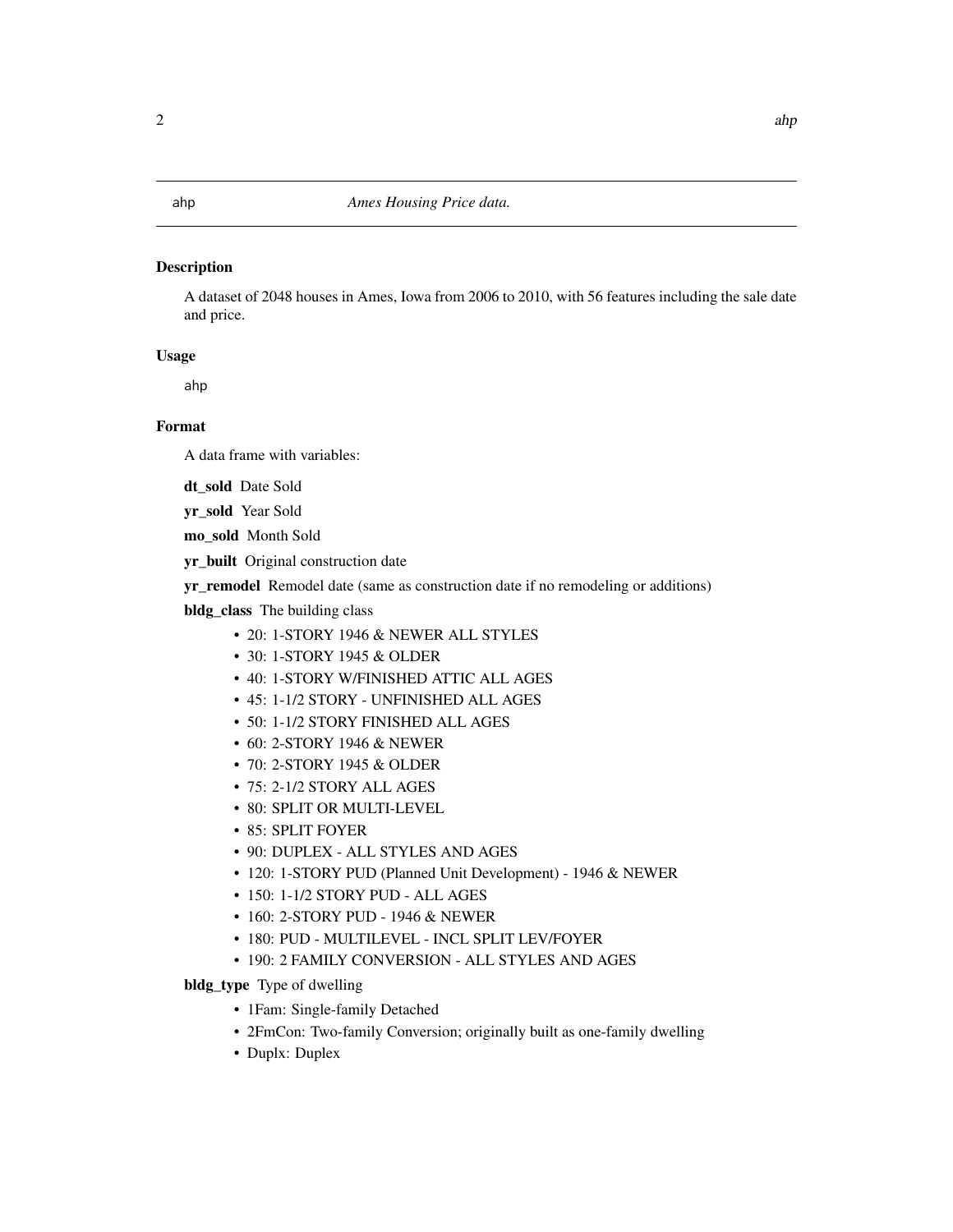- TwnhsE: Townhouse End Unit
- TwnhsI: Townhouse Inside Unit

#### house\_style Style of dwelling

- 1Story: One story
- 1.5Fin: One and one-half story: 2nd level finished
- 1.5Unf: One and one-half story: 2nd level unfinished
- 2Story: Two story
- 2.5Fin: Two and one-half story: 2nd level finished
- 2.5Unf: Two and one-half story: 2nd level unfinished
- SFoyer: Split Foyer
- SLvl: Split Level

zoning Identifies the general zoning classification of the sale

- A: Agriculture
- C: Commercial
- FV: Floating Village Residential
- I: Industrial
- RH: Residential High Density
- RL: Residential Low Density
- RP: Residential Low Density Park
- RM: Residential Medium Density

neighborhd Physical locations within Ames city limits

- Blmngtn: Bloomington Heights
- Blueste: Bluestem
- BrDale: Briardale
- BrkSide: Brookside
- ClearCr: Clear Creek
- CollgCr: College Creek
- Crawfor: Crawford
- Edwards: Edwards
- Gilbert: Gilbert
- IDOTRR: Iowa DOT and Rail Road
- MeadowV: Meadow Village
- Mitchel: Mitchell
- Names: North Ames
- NoRidge: Northridge
- NPkVill: Northpark Villa
- NridgHt: Northridge Heights
- NWAmes: Northwest Ames
- OldTown: Old Town
- SWISU: South & West of Iowa State University
- Sawyer: Sawyer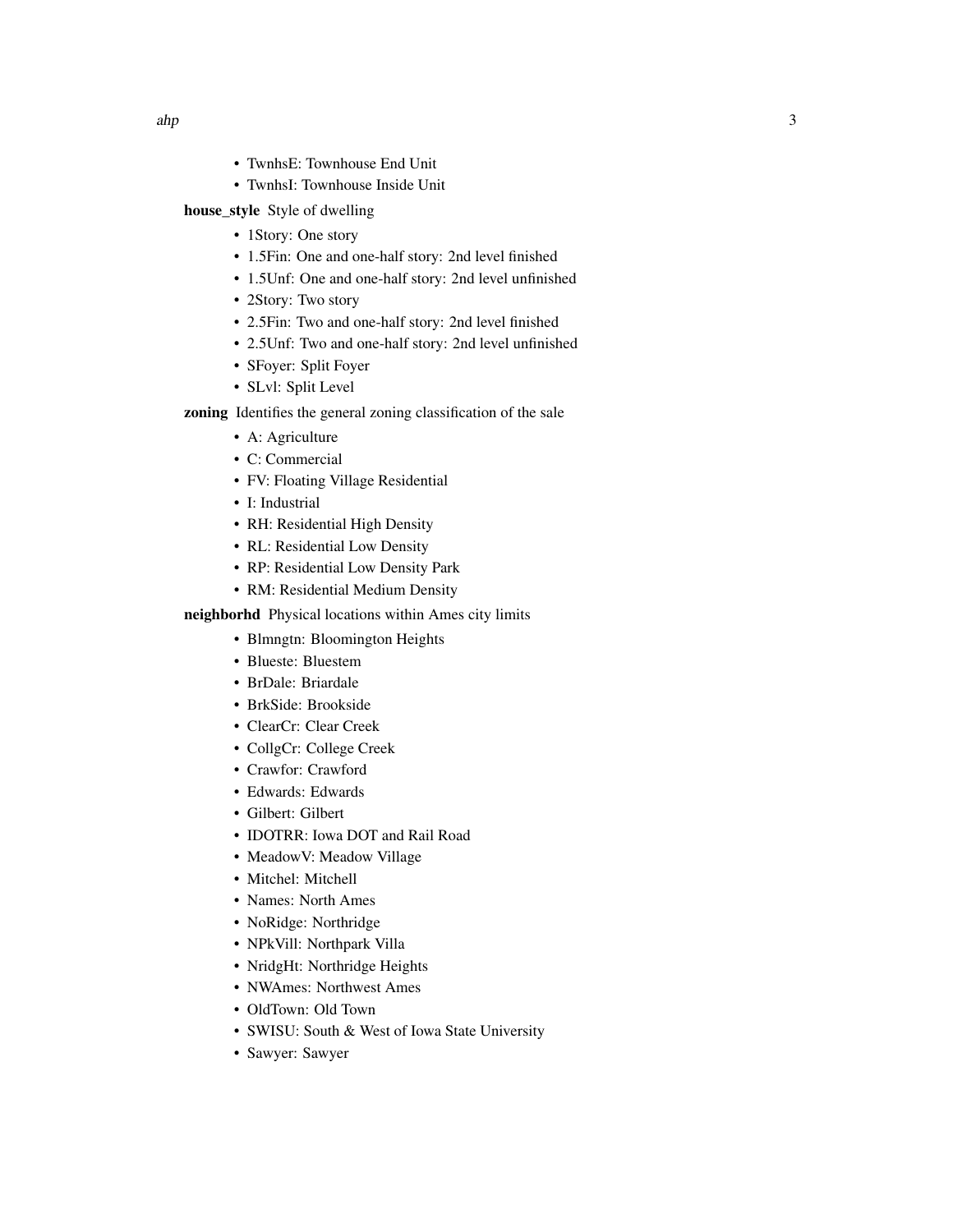- SawyerW: SawyerW
- Somerst: Somerset
- StoneBr: Stone Brook
- Timber: Timberland
- Veenker: Veenker
- oa\_cond Overall condition rating
	- 10: Very Excellent
	- 9: Excellent
	- 8: Very Good
	- 7: Good
	- 6: Above Average
	- 5: Average
	- 4: Below Average
	- 3: Fair
	- 2: Poor
	- 1: Very Poor

oa\_qual Overall material and finish quality

- 10: Very Excellent
- 9: Excellent
- 8: Very Good
- 7: Good
- 6: Above Average
- 5: Average
- 4: Below Average
- 3: Fair
- 2: Poor
- 1: Very Poor

func Home functionality rating

- Typ: Typical Functionality
- Min1: Minor Deductions 1
- Min2Minor Deductions 2
- Mod: Moderate Deductions
- Maj1: Major Deductions 1
- Maj2: Major Deductions 2
- Sev: Severely Damaged
- Sal: Salvage only

liv\_area living area square feet

- 1fl\_area First Floor square feet
- 2fl\_area Second floor square feet
- tot rms Total rooms
- bedroom Number of bedrooms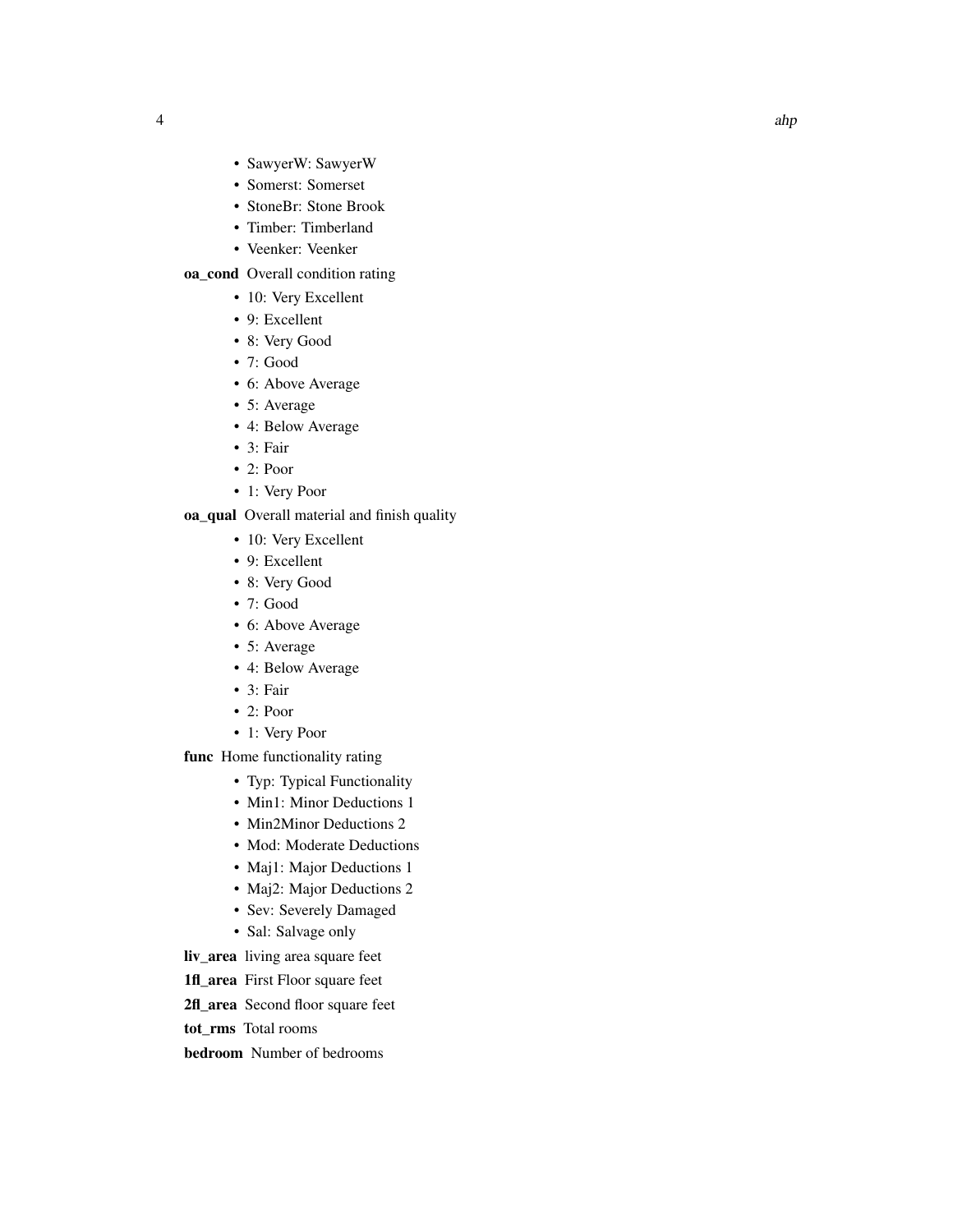bathroom Number of bathrooms

kit Number of kitchens

kit\_qual Kitchen quality

central\_air Central air conditioning

- N: No
- Y: Yes

elect Electrical system

- SBrkr: Standard Circuit Breakers & Romex
- FuseA: Fuse Box over 60 AMP and all Romex wiring (Average)
- FuseF: 60 AMP Fuse Box and mostly Romex wiring (Fair)
- FuseP: 60 AMP Fuse Box and mostly knob & tube wiring (poor)
- Mix: Mixed

**bsmt\_area** Total square feet of basement area

**bsmt\_cond** General condition of the basement

bsmt\_exp Walkout or garden level basement walls

- Gd: Good Exposure
- Av: Average Exposure (split levels or foyers typically score average or above)
- Mn: Mimimum Exposure
- No: No Exposure
- NA: No Basement

bsmt\_ht Height of the basement

- Excellent: 100+ inches
- Good: 90-99 inches
- Average: 80-89 inches
- Fair: 70-79 inches
- Poor: <70 inches
- NA: No Basement

bsmt\_fin\_qual Quality of basement finished area

- GLQ: Good Living Quarters
- ALQ: Average Living Quarters
- BLQ: Below Average Living Quarters
- Rec: Average Rec Room
- LwQ: Low Quality
- Unf: Unfinshed
- NA: No Basement

ext cond Present condition of the material on the exterior

ext\_cover Exterior covering on house

- AsbShng: Asbestos Shingles
- AsphShn: Asphalt Shingles
- BrkComm: Brick Common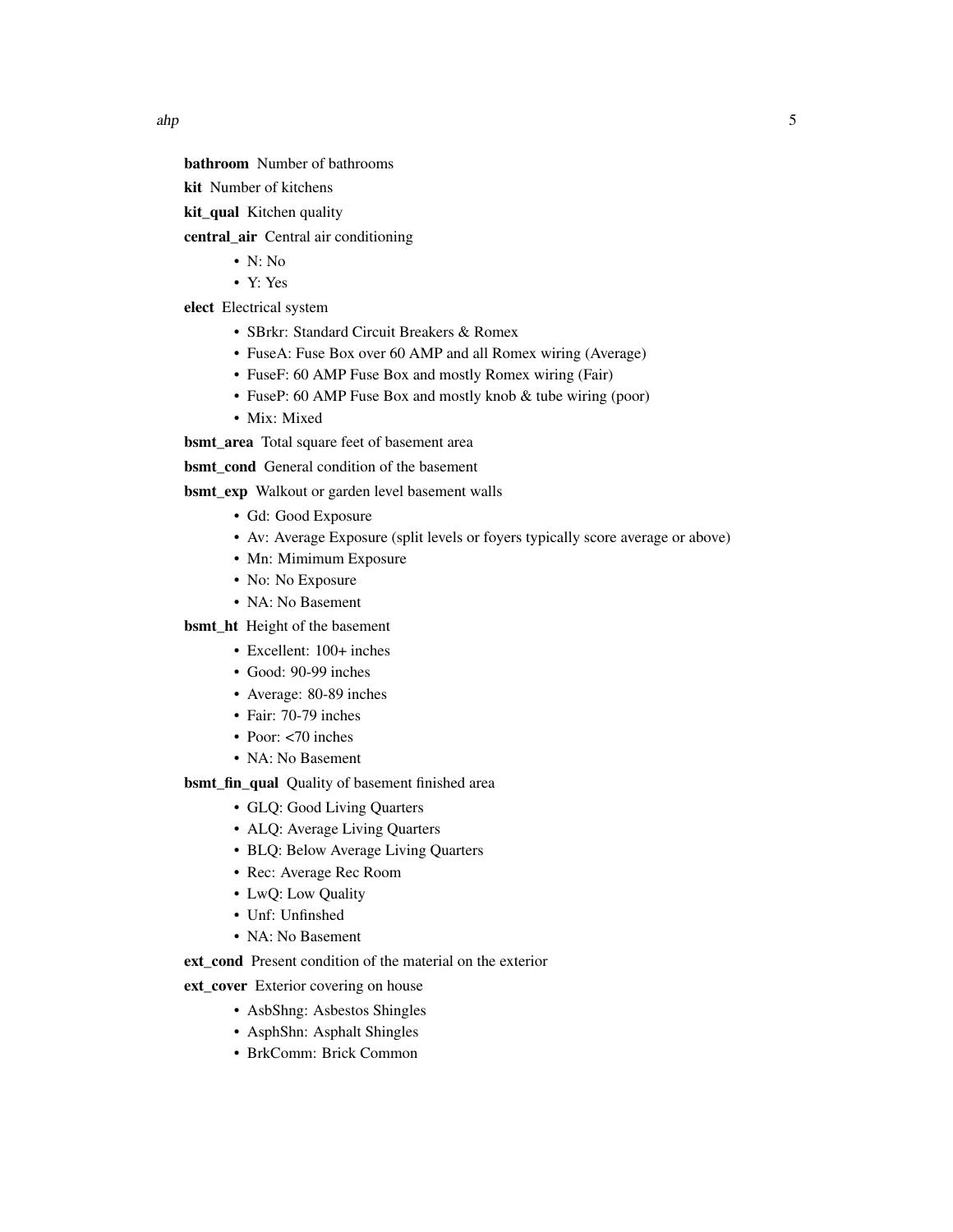- BrkFace: Brick Face
- CBlock: Cinder Block
- CemntBd: Cement Board
- HdBoard: Hard Board
- ImStucc: Imitation Stucco
- MetalSd: Metal Siding
- Other: Other
- Plywood: Plywood
- PreCast: PreCast
- Stone: Stone
- Stucco: Stucco
- VinylSd: Vinyl Siding
- Wd Sdng: Wood Siding
- WdShing: Wood Shingles

ext\_qual Exterior material quality

fdn Type of foundation

- BrkTil: Brick & Tile
- CBlock: Cinder Block
- PConc: Poured Contrete
- Slab: Slab
- Stone: Stone
- Wood: Wood
- fence Fence quality
	- GdPrv: Good Privacy
	- MnPrv: Minimum Privacy
	- GdWo: Good Wood
	- MnWw: Minimum Wood/Wire
	- NA: No Fence

fp Number of fireplaces

fp\_qual Fireplace quality

gar\_area Size of garage in square feet

gar\_car Size of garage in car capacity

gar\_cond Garage condition

gar\_fin Interior finish of the garage

- Fin: Finished
- RFn: Rough Finished
- Unf: Unfinished
- NA: No Garage

gar\_qual Garage quality

gar\_type Garage location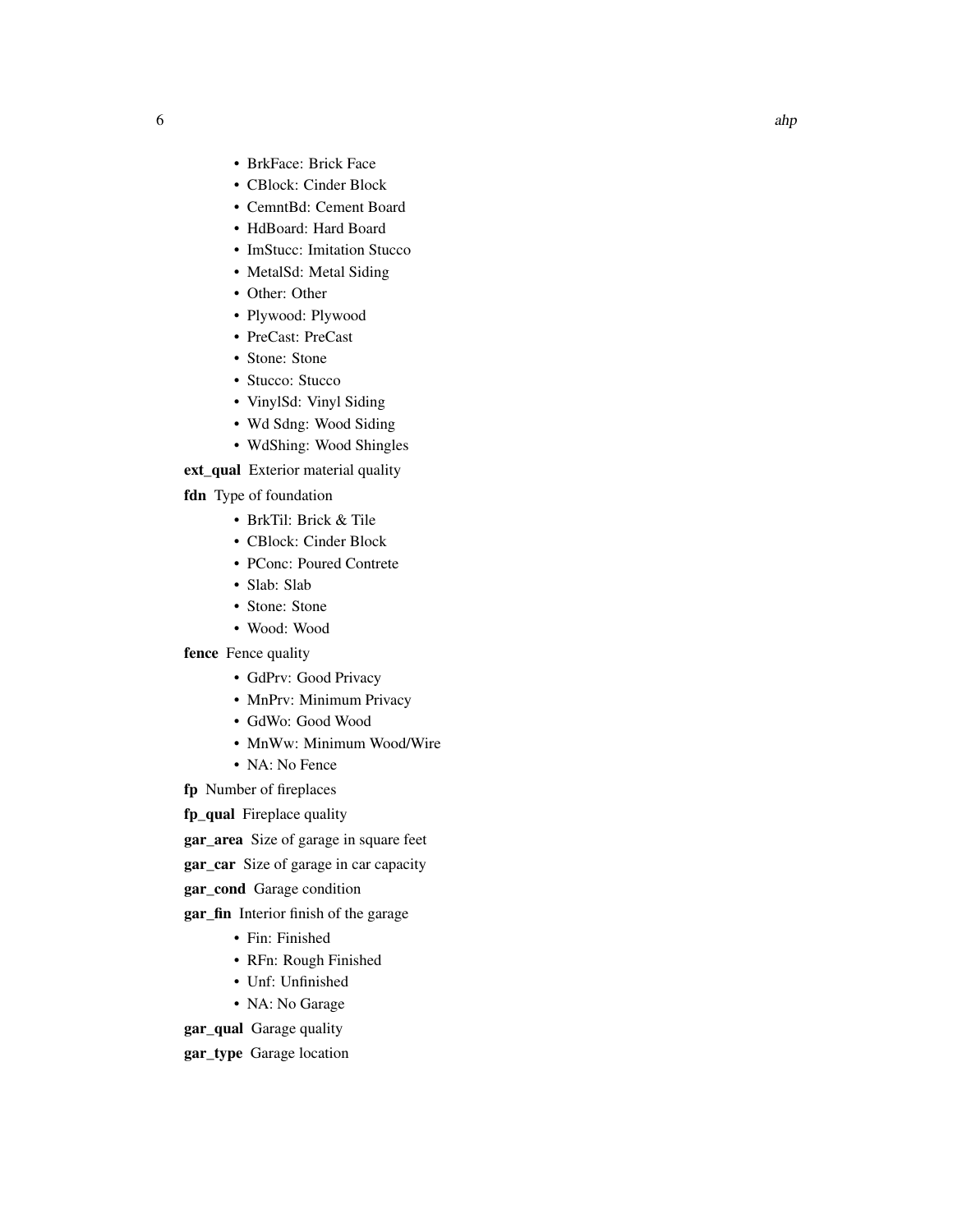- 2Types: More than one type of garage
- Attchd: Attached to home
- Basment: Basement Garage
- BuiltIn: Built-In (Garage part of house typically has room above garage)
- CarPort: Car Port
- Detchd: Detached from home
- NA: No Garage
- gar\_yr Year garage was built
- heat\_qual Heating quality and condition
- land\_contour Flatness of the property
	- Lvl: Near Flat/Level
	- Bnk: Banked Quick and significant rise from street grade to building
	- HLS: Hillside Significant slope from side to side
	- Low: Depression

land\_slope Slope of property

- Gtl: Gentle slope
- Mod: Moderate Slope
- Sev: Severe Slope

lot\_area Lot size in square feet

lot\_config Lot configuration

- Inside: Inside lot
- Corner: Corner lot
- CulDSac: Cul-de-sac
- FR2: Frontage on 2 sides of property
- FR3: Frontage on 3 sides of property
- lot\_frontage Linear feet of street connected to property

lot\_shape General shape of lot

- Reg: Regular
- IR1: Slightly irregular
- IR2: Moderately Irregular
- IR3: Irregular
- pave\_dr Paved driveway
	- Y: Paved
	- P: Partial Pavement
	- N: Dirt/Gravel

roof\_matl Roof material

- ClyTile: Clay or Tile
- CompShg: Standard (Composite) Shingle
- Membran: Membrane
- Metal: Metal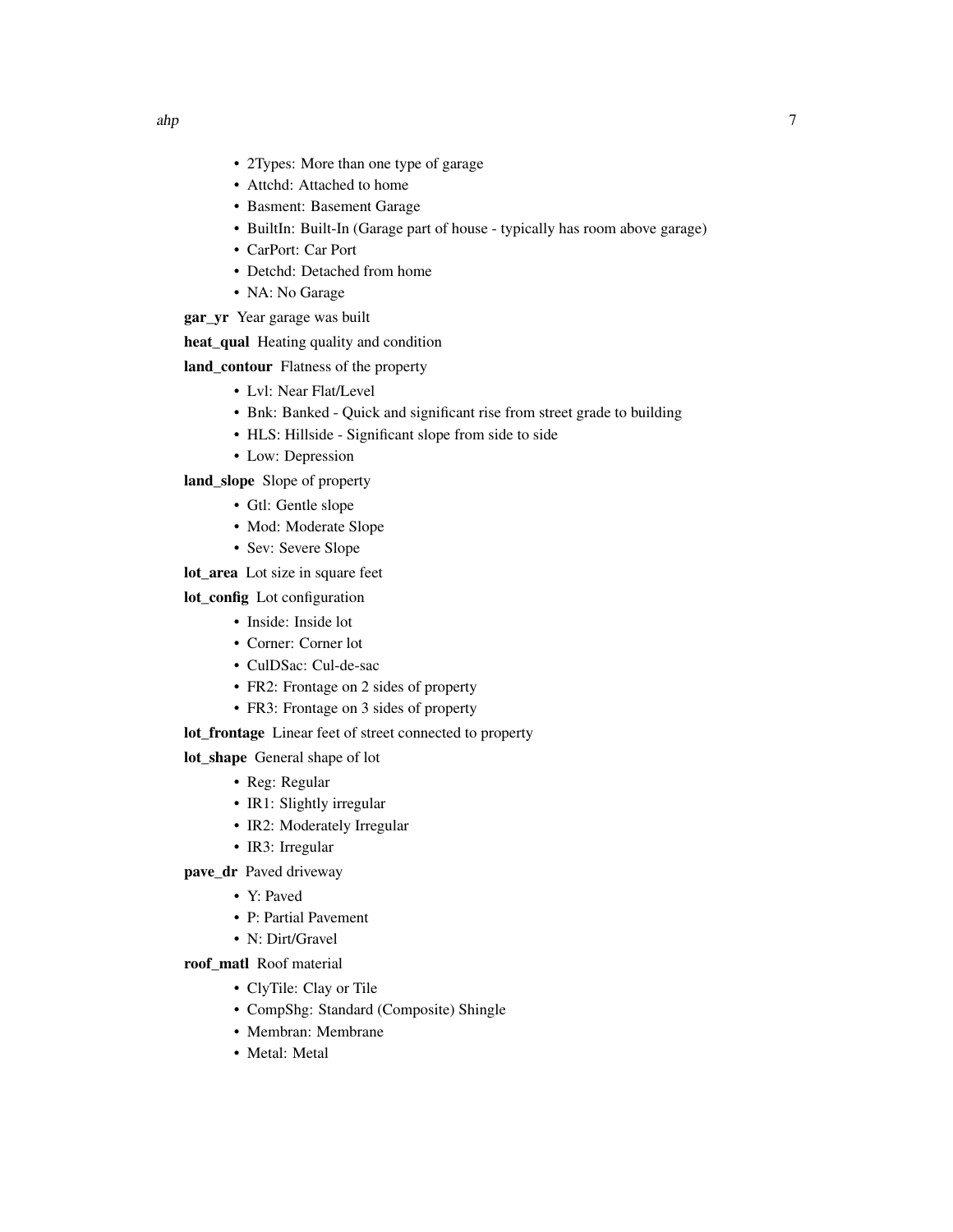<span id="page-7-0"></span> $8$  r02pro

- Roll: Roll
- Tar&Grv: Gravel & Tar
- WdShake: Wood Shakes
- WdShngl: Wood Shingles

roof\_style Type of roof

- Flat: Flat
- Gable: Gable
- Gambrel: Gabrel (Barn)
- Hip: Hip
- Mansard: Mansard
- Shed: Shed

op\_area Open porch area in square feet

ep\_area Enclosed porch area in square feet

wd\_area Wood deck area in square feet

sale\_price The property's sale price in thousand dollars

#### Source

The original data comes from <https://www.kaggle.com/c/house-prices-advanced-regression-techniques>. Some data cleaning were applied.

r02pro *Do the interactive exercises*

#### Description

This function provides interactive exercises for each lesson corresponding to each subsection of the book "R Programming: Zero to Pro"

#### Usage

r02pro(id)

#### Arguments

id the index of the lesson

#### Value

This function is an interactive exercise. Hence, no value returned.

#### Examples

```
#Do the exercise for Section 1.1
## Not run: r02pro(1.1)
```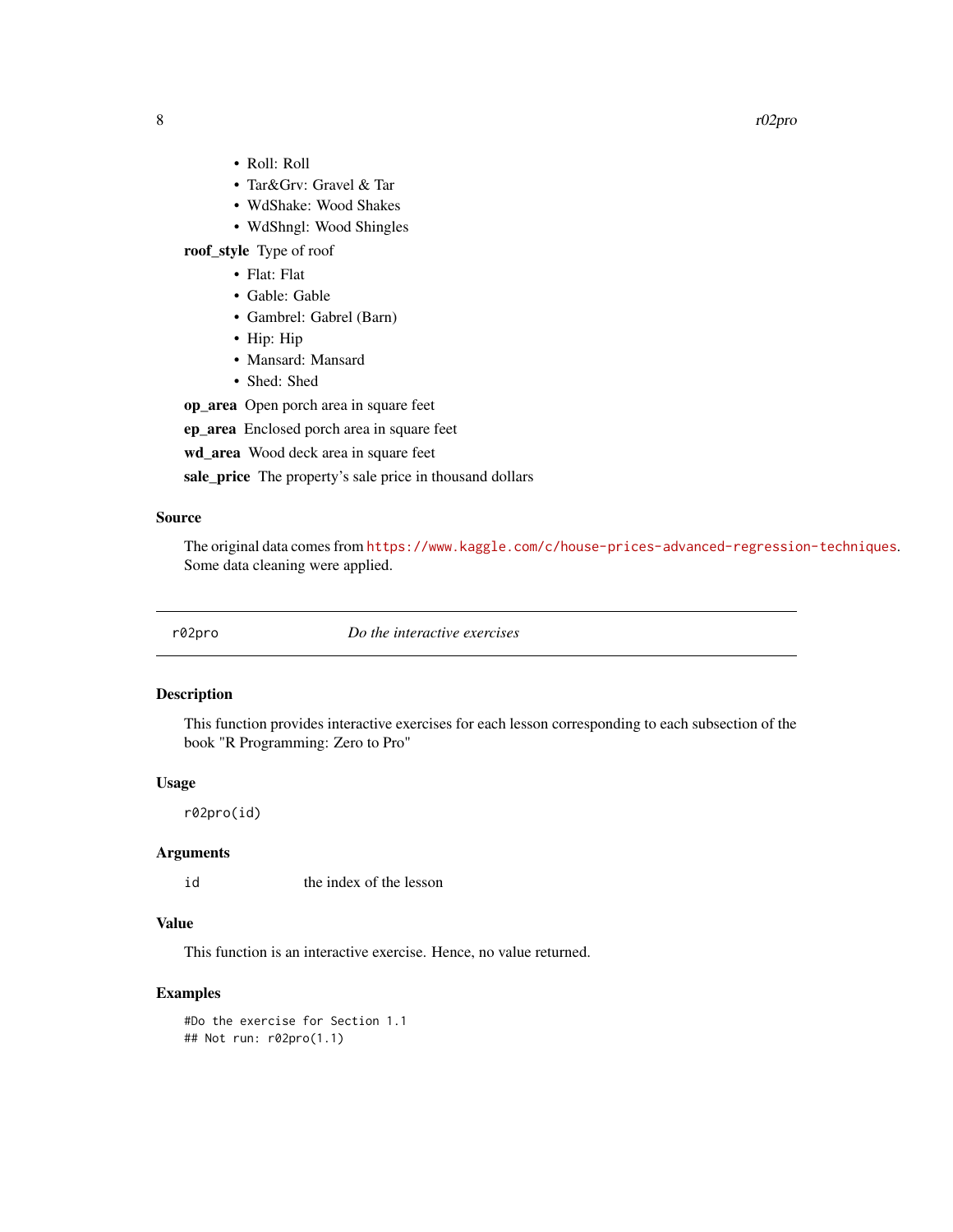<span id="page-8-0"></span>

#### Description

The small version of Ames Housing Price data of 165 observations, with 12 features including the sale date and price.

#### Usage

sahp

#### Format

A data frame with 165 observations and 12 features:

dt\_sold Date Sold

bedroom Number of bedrooms

bathroom Number of bathrooms

gar\_car Size of garage in car capacity

oa\_qual Overall material and finish quality

- 10: Very Excellent
- 9: Excellent
- 8: Very Good
- 7: Good
- 6: Above Average
- 5: Average
- 4: Below Average
- 3: Fair
- $\bullet$  2: Poor
- 1: Very Poor

liv\_area living area square feet

lot\_area Lot size in square feet

house\_style Style of dwelling

- 1Story: One story
- 1.5Fin: One and one-half story: 2nd level finished
- 1.5Unf: One and one-half story: 2nd level unfinished
- 2Story: Two story
- 2.5Fin: Two and one-half story: 2nd level finished
- 2.5Unf: Two and one-half story: 2nd level unfinished
- SFoyer: Split Foyer
- SLvl: Split Level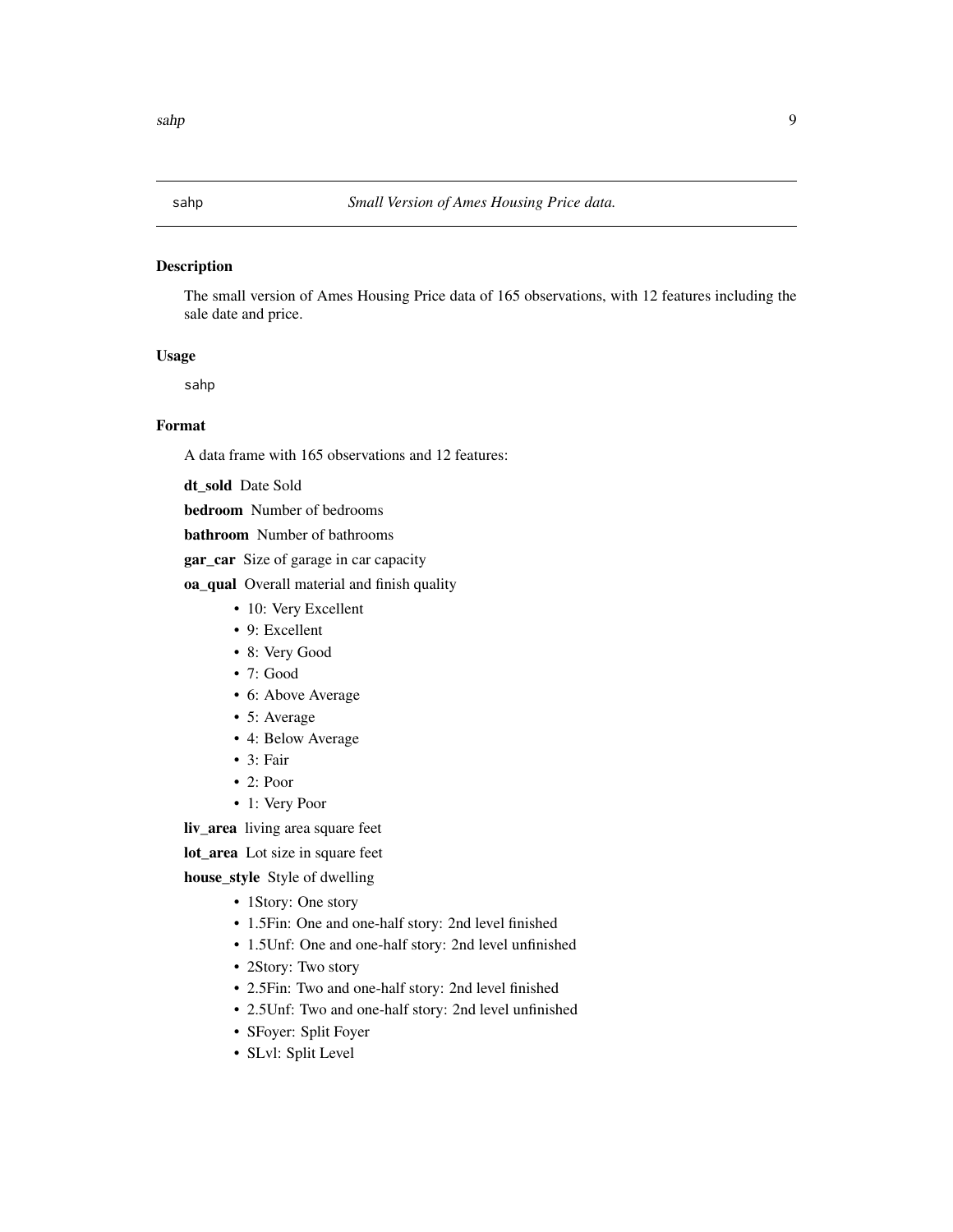10 sahp

kit\_qual Kitchen quality

heat\_qual Heating quality and condition

central\_air Central air conditioning

• N: No

• Y: Yes

sale\_price The property's sale price in thousand dollars

#### Source

The original data comes from <https://www.kaggle.com/c/house-prices-advanced-regression-techniques>. Some data cleaning were applied.